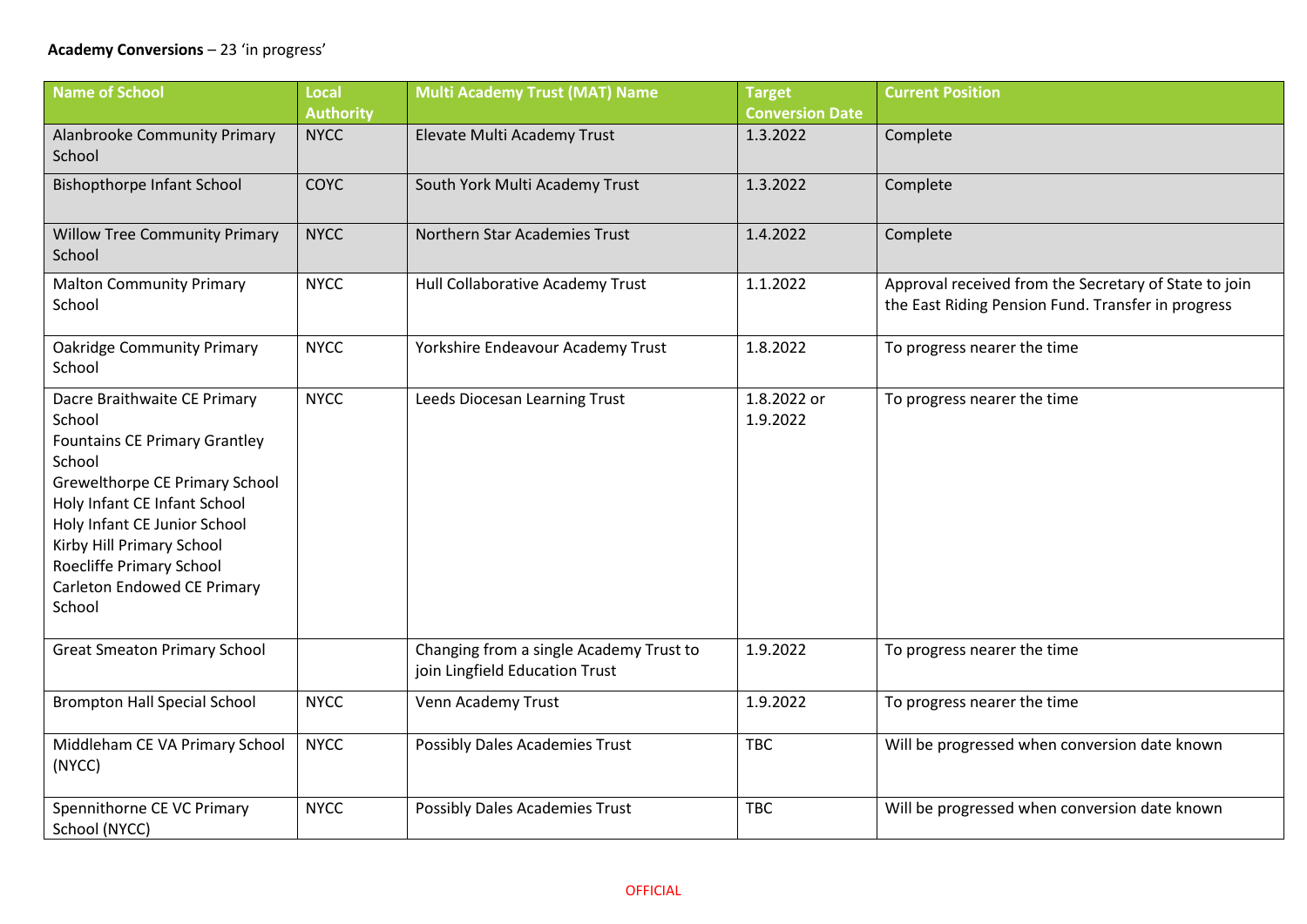| Name of School                                 | <b>Local</b><br><b>Authority</b> | <b>Multi Academy Trust (MAT) Name</b>                  | <b>Target</b><br><b>Conversion Date</b> | <b>Current Position</b>                       |
|------------------------------------------------|----------------------------------|--------------------------------------------------------|-----------------------------------------|-----------------------------------------------|
| <b>Ripley Endowed CE Primary</b><br>School     | <b>NYCC</b>                      | Possibly Elevate MAT                                   | <b>TBC</b>                              | Will be progressed when conversion date known |
| Beckwithshaw CP School                         | <b>NYCC</b>                      | Possibly Elevate MAT                                   | <b>TBC</b>                              | Will be progressed when conversion date known |
| Barkston Ash RC Primary School                 | <b>NYCC</b>                      | Possibly with Bishop Wheeler Catholic<br>Academy Trust | Not known                               | Delayed from 1.9.2020                         |
| St Wilfrid's Catholic Primary<br>School, Ripon | <b>NYCC</b>                      | Possibly with Bishop Wheeler Catholic<br>Academy Trust | Not known                               | Delayed from 1.9.2020                         |
| All Saints, York                               | <b>COYC</b>                      | St Margaret Clitherow Academy Trust                    | Not known                               | Delayed from 1.9.2019                         |
| Naburn CoE Primary School                      | <b>COYC</b>                      | South York Multi Academy Trust                         | Not known                               | Delayed from 1.10.2018                        |
| Lord Deramore's Primary School                 | COYC                             | South York Multi Academy Trust                         | Not known                               | Delayed from 1.11.2018                        |
| <b>Elvington CoE Primary School</b>            | COYC                             | South York Multi Academy Trust                         | Not known                               | Conversion delayed, new date not yet known    |
| <b>Fishergate Primary School</b>               | COYC                             | South York Multi Academy Trust                         | Not known                               | Delayed from 1.12.2018                        |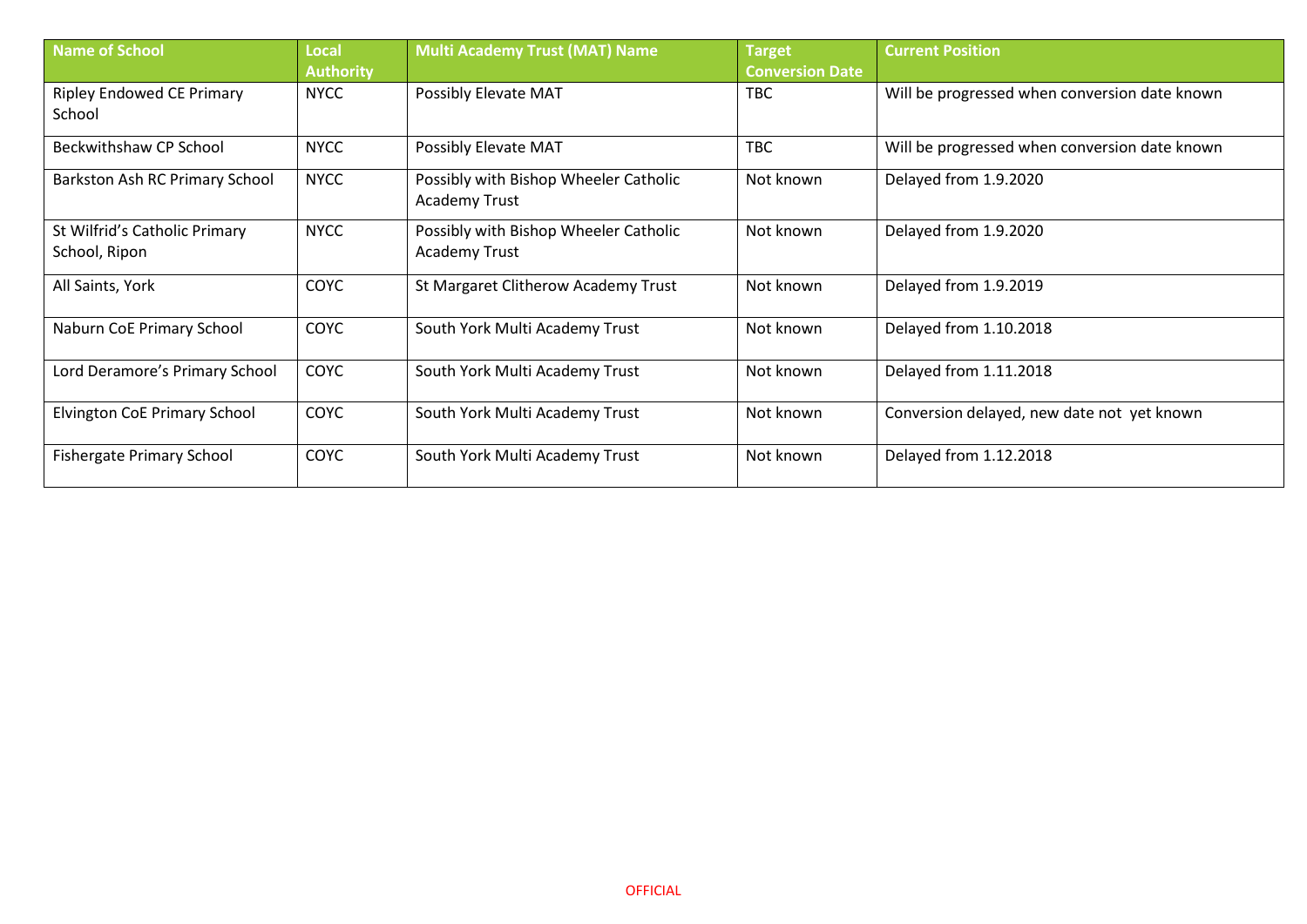| <b>Name of Employer</b>                                                                                                                                        | <b>Name of Contractor</b>                   | <b>Staff Transfer</b><br><b>Date</b> | <b>Current Position</b> |
|----------------------------------------------------------------------------------------------------------------------------------------------------------------|---------------------------------------------|--------------------------------------|-------------------------|
|                                                                                                                                                                |                                             |                                      |                         |
| <b>City of York Council</b><br><b>Bishopthorpe Infant School</b>                                                                                               | <b>Mellors Catering Services</b><br>Limited | 28.7.2021                            | In progress             |
| <b>City of York Council</b><br>Carr Infant School                                                                                                              | <b>Mellors Catering Services</b><br>Limited | 28.7.2021                            | In progress             |
| <b>City of York Council</b><br>Lord Deramore's Primary School                                                                                                  | <b>Mellors Catering Services</b><br>Limited | 28.7.2021                            | In progress             |
| <b>City of York Council</b><br>Poppleton Road Primary School                                                                                                   | <b>Mellors Catering Services</b><br>Limited | 28.7.2021                            | In progress             |
| <b>City of York Council</b><br>Ralph Butterfield Primary School                                                                                                | <b>Mellors Catering Services</b><br>Limited | 28.7.2021                            | In progress             |
| <b>City of York Council</b><br>St Paul's Primary School                                                                                                        | <b>Mellors Catering Services</b><br>Limited | 28.7.2021                            | In progress             |
| <b>City of York Council</b><br><b>Yearsley Grove Primary School</b>                                                                                            | <b>Mellors Catering Services</b><br>Limited | 28.7.2021                            | In progress             |
| <b>Northern Star Academies Trust</b><br>New Park Primary Academy<br>Harrogate High School<br>Hookstone Chase Primary School<br><b>Starbeck Primary Academy</b> | Aspens Services Limited                     | 1.1.2022                             | In progress             |
| <b>South York Multi Academy Trust</b><br>Bishopthorpe Infant School                                                                                            | <b>Mellors Catering Services</b><br>Limited | 1.1.2022                             | In progress             |
| <b>Outwood Grange Academies Trust</b><br>Outwood Academy Ripon                                                                                                 | <b>ISS Mediclean Limited</b>                | 1.1.2022                             | In progress             |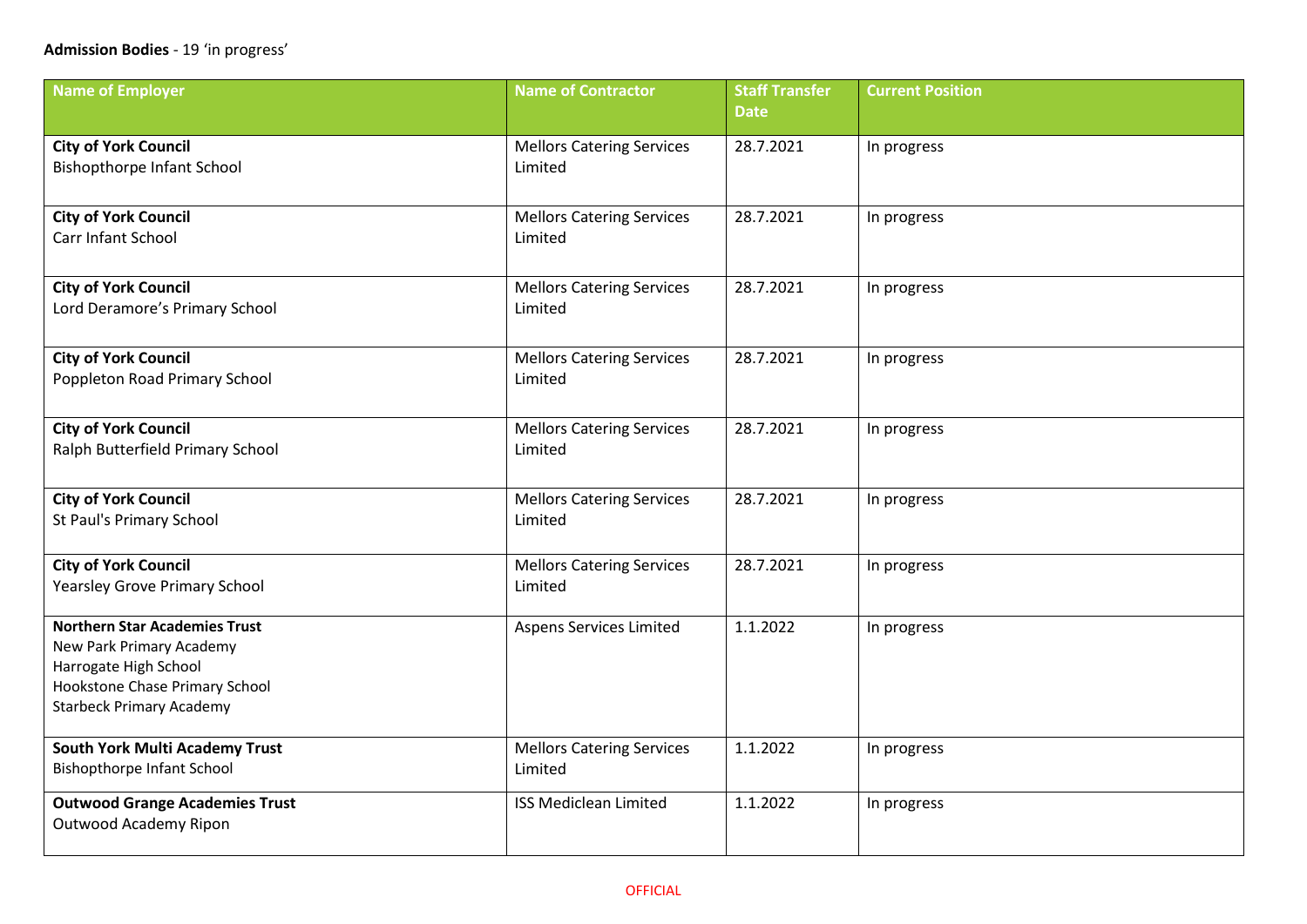| <b>Name of Employer</b>                                                                   | <b>Name of Contractor</b>         | <b>Staff Transfer</b> | <b>Current Position</b>                |
|-------------------------------------------------------------------------------------------|-----------------------------------|-----------------------|----------------------------------------|
|                                                                                           |                                   | <b>Date</b>           |                                        |
| <b>The Rodillian Trust</b>                                                                | Aspens Services Limited           | 8.4.2022              | In progress                            |
| <b>Brayton Academy</b>                                                                    |                                   |                       |                                        |
| <b>Pathfinder MAT</b>                                                                     | <b>Hutchison Catering Limited</b> | 1 May 2022            | In progress                            |
| <b>Badger Hill Primary</b>                                                                |                                   |                       |                                        |
| <b>South Bank Multi Academy Trust</b>                                                     | Contractor not yet appointed      | August 2022           | In progress                            |
| Cleaning contract                                                                         |                                   |                       |                                        |
| <b>NYCC</b>                                                                               | Contractor not yet appointed      | 1.9.2022              | In progress                            |
| Catering contracts at:-                                                                   |                                   |                       |                                        |
| <b>Barlow Primary School</b>                                                              |                                   |                       |                                        |
| <b>Burton Salmon Primary School</b>                                                       |                                   |                       |                                        |
| Chapel Haddlesey Primary School                                                           |                                   |                       |                                        |
| <b>NYCC</b>                                                                               | Contractor not yet appointed      | 1.9.2022              | In progress                            |
| <b>Barwic Parade Community Primary School</b>                                             |                                   |                       |                                        |
| <b>NYCC</b>                                                                               | Contractor not yet appointed      | September 2022        | In progress                            |
| Longman's Hill Community Primary School                                                   |                                   |                       |                                        |
| <b>Selby Educational Trust</b>                                                            | Contractor not yet appointed      | September 2022        | In progress                            |
| Selby Community Primary School                                                            |                                   |                       |                                        |
| <b>Carlton Primary School</b>                                                             |                                   |                       |                                        |
| <b>City of York Council</b>                                                               | Contractor not yet appointed      | <b>TBC</b>            | Waiting for further details            |
| Joseph Rowntree School                                                                    |                                   |                       |                                        |
| <b>Hope Learning Trust</b>                                                                | Contractor not yet appointed      | <b>TBC</b>            | Delayed from July 2020 due to Covid-19 |
| Catering contracts at:-                                                                   |                                   |                       |                                        |
| Baldersby St James CoE Primary Academy                                                    |                                   |                       |                                        |
| <b>Burton Green Primary School</b><br>Forest of Galtres Anglican Methodist Primary School |                                   |                       |                                        |
| Poppleton Ousebank Primary Academy                                                        |                                   |                       |                                        |
| <b>Skelton Primary School</b>                                                             |                                   |                       |                                        |
|                                                                                           |                                   |                       |                                        |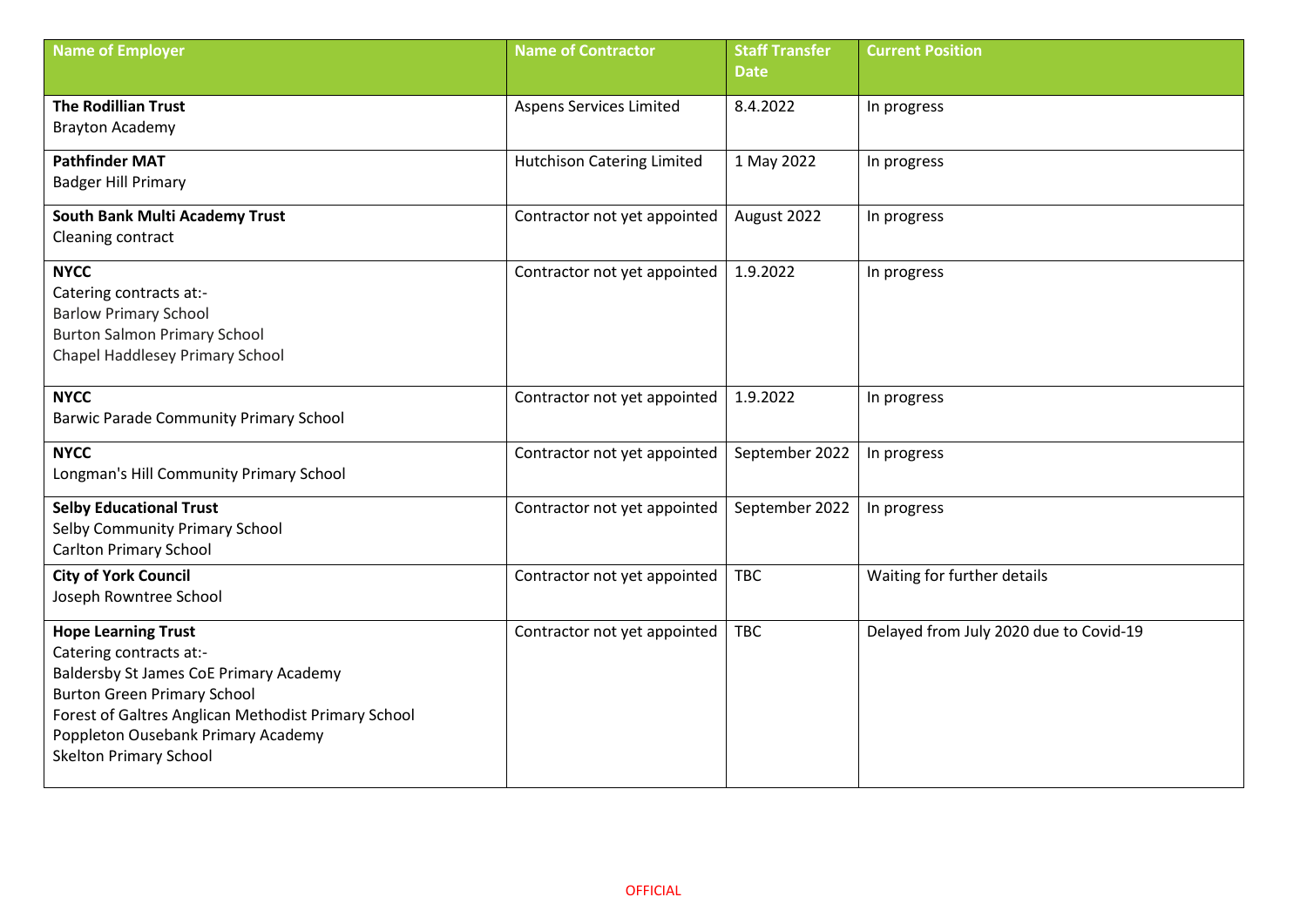## **Exited Employers – 22**

| <b>Name of Employer</b>                          | <b>Date exited the Fund</b>        |
|--------------------------------------------------|------------------------------------|
| <b>OCS Group UK Limited</b>                      | 31.3.2017                          |
| Superclean Services Limited                      | 16.7.2017                          |
| Joseph Rowntree Charitable Trust                 | 31.12.2017                         |
| York Arts Education (Community Interest Company) | 31.3.2018                          |
| Be Independent                                   | 31.7.2018                          |
| Housing & Care 21                                | 31.8.2018                          |
| <b>Consultant Cleaners</b>                       | 31.10.2018 (voluntary liquidation) |
| The Wilberforce Trust                            | 22.3.2019                          |
| Dolce Limited                                    | 14.4.2019                          |
| <b>Schools Plus</b>                              | 30.4.2019                          |
| Sewells Facilities Management Limited            | 21.12.2020                         |
| <b>Sheffield International Venues</b>            | 31.1.2021                          |
| Caterservice Ltd                                 | 12.2.2021                          |
| Enterprise Managed Services Ltd (Amey)           | 28.2.2021                          |
| <b>Taylor Shaw Limited</b>                       | 12.2.2021                          |